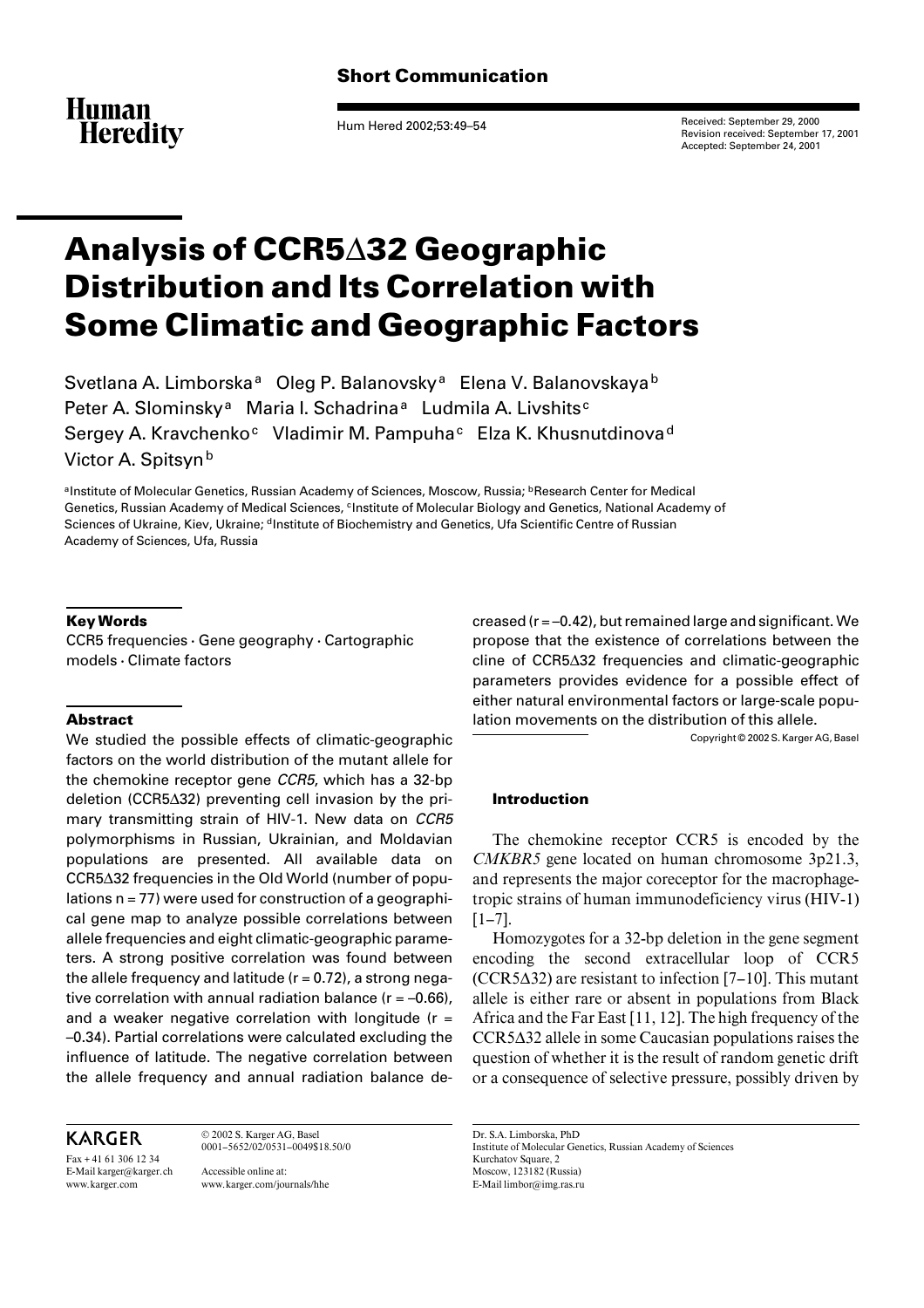#### **Table 1.** Distribution of CCR5∆32 allele in Old World populations

| Population                                   | $CCR5\Delta32$ n<br>allele<br>frequency |     | Reference  | Population                              | $CCR5\Delta32$ n<br>allele<br>frequency |     | Reference |
|----------------------------------------------|-----------------------------------------|-----|------------|-----------------------------------------|-----------------------------------------|-----|-----------|
| Russians from Moscow (Russia)                | 0.139                                   | 50  | 13         | Hong Kong                               | 0.000                                   | 50  | 12        |
| Russians from Ryazan (Russia)                | 0.120                                   | 78  | 14         | Taiwan                                  | 0.000                                   | 83  | 12        |
| Tatars (Russia)                              | 0.120                                   | 40  | 13         | Mongolia                                | 0.000                                   | 59  | 12        |
| Tatars from Almetyevsk (Russia)              | 0.115                                   | 48  | this study | Sri Lanka                               | 0.000                                   | 37  | 12        |
| Tatars from Elabuga (Russia)                 | 0.156                                   | 45  | this study | Burma                                   | 0.000                                   | 67  | 12        |
| Tuva republic (Russia)                       | 0.030                                   | 50  | 26         | Thailand                                | 0.005                                   | 101 | 12        |
| Udmurts from Malo-Purginski district         |                                         |     |            | Andaman Islands                         | 0.000                                   | 24  | 12        |
| (Russia)                                     | 0.115                                   | 52  | 27         | Nigeria                                 | 0.005                                   | 111 | 12        |
| Bashkirs from Abselilovski district (Russia) | 0.025                                   | 60  | 27         | Gambia                                  | 0.000                                   | 56  | 12        |
| Bashkirs from Ilishevski district (Russia)   | 0.050                                   | 50  | 27         | <b>Ivory Coast</b>                      | 0.000                                   | 87  | 12        |
| Bashkirs from Arkhangelski district          |                                         |     |            | Iceland                                 | 0.147                                   | 102 | 12        |
| (Russia)                                     | 0.022                                   | 46  | 27         | Ireland                                 | 0.046                                   | 44  | 12        |
| Bashkirs from Sterlibashevski district       |                                         |     |            | <b>Britain</b>                          | 0.111                                   | 283 | 12        |
| (Russia)                                     | 0.051                                   | 49  | this study | Norwegians from Oslo (Norway)           | 0.105                                   | 100 | 13        |
| Chuvashes from Morgaushevski district        |                                         |     |            | Cyprus                                  | 0.042                                   | 84  | 12        |
| (Russia)                                     | 0.051                                   | 79  | this study | Italy                                   | 0.055                                   | 91  | 12        |
| Mordvinians from Saransk (Russia)            | 0.163                                   | 86  | 13         | Italians from Milan (Italy)             | 0.087                                   | 98  | 13        |
| Mordvinians from Staroshayginski district    |                                         |     |            | Sardinians from Cagliary (Italy)        | 0.040                                   | 100 | 13        |
| (Russia)                                     | 0.059                                   | 51  | 27         | Greece                                  | 0.024                                   | 63  | 12        |
| Komi Ziryanes from Sisolski district         |                                         |     |            | Hungarians from Budapest (Hungary)      | 0.086                                   | 99  | 13        |
| (Russia)                                     | 0.060                                   | 50  | 27         | Turks from Ankara (Turkey)              | 0.063                                   | 104 | 13        |
| Mari from Zvenigovski district (Russia)      | 0.096                                   | 47  | 27         | Finns from Helsinki (Finland)           | 0.158                                   | 98  | 13        |
| Daghestan (Russia)                           | 0.064                                   | 110 | 12         | French from Lille region (France)       | 0.109                                   | 101 | 29        |
| Georgia                                      | 0.000                                   | 50  | 28         | French from Champagne-Ardenne (France)  | 0.087                                   | 276 | 29        |
| Azerbaijan                                   | 0.050                                   | 40  | 28         | Population of Nancy and Strasbourg      |                                         |     |           |
| Kazakstan                                    | 0.060                                   | 50  | 28         | (France)                                | 0.111                                   | 291 | 29        |
| Uzbekistan                                   | 0.085                                   | 40  | 26         | French from Paris (France)              | 0.129                                   | 294 | 29        |
| Uigur (Russia)                               | 0.040                                   | 50  | 26         | Bretons from Bretagne (France)          | 0.136                                   | 107 | 29        |
| Ukrainians from Lvov (Ukraine)               | 0.096                                   | 88  | this study | French from south of France             | 0.098                                   | 326 | 29        |
| Ukrainians from Kiev (Ukraine)               | 0.110                                   | 83  | this study | Catalans from Perpignan region (France) | 0.069                                   | 102 | 29        |
| Ukrainians from Lugansk (Ukraine)            | 0.091                                   | 86  | this study | Corses from Ajaccio region (France)     | 0.010                                   | 104 | 29        |
| Crimea Tatars from Crimea (Ukraine)          | 0.050                                   | 90  | this study | French from Montpellier (France)        | 0.101                                   | 99  | 13        |
| Moldavians from Kishinev (Moldavia)          | 0.080                                   | 56  | this study | Basques from Biarritz (France)          | 0.018                                   | 111 | 29        |
| Byelorussians (Byelorussia)                  | 0.160                                   | 80  | 14         | Danes from Copenhagen (Denmark)         | 0.110                                   | 100 | 13        |
| Lithuanians from Vilnius (Lithuania)         | 0.115                                   | 283 | 13         | Belgians from Brussels (Belgium)        | 0.092                                   | 704 | 13        |
| Saudi Arabia                                 | 0.021                                   | 241 | 12         | Swedes from Umea (Sweden)               | 0.142                                   | 204 | 13        |
| Yemen                                        | 0.000                                   | 34  | 12         | Swedish Saamis from Lapland (Sweden)    | 0.083                                   | 120 | 13        |
| Gujarat                                      | 0.047                                   | 32  | 12         | Spaniards from Murcia (Spain)           | 0.095                                   | 100 | 13        |
| Pakistan                                     | 0.029                                   | 34  | 12         | Basques from Bilbao (Spain)             | 0.062                                   | 89  | 13        |
| Sindh                                        | 0.017                                   | 29  | 12         | Basques (Spain)                         | 0.086                                   | 29  | 12        |
| Punjab                                       | 0.015                                   | 34  | 12         | Catalonia (Spain)                       | 0.082                                   | 49  | 12        |
| Bengal                                       | 0.000                                   | 25  | 12         | Portugese from Lisbon (Portugal)        | 0.064                                   | 101 | 13        |

an increased resistance to some infectious agents or by other factors. Analysis of tightly linked polymorphic microsatellites demonstrated strong linkage disequilibrium [13]. The results of screening  $>2,500$  individuals from 18 European populations suggest a unique and relatively recent origin for the CCR5 $\Delta$ 32 allele, which probably arose in northeastern European populations. Therefore, its current broad distribution may be due to some selective advantage. Here, we present data on the possible effects of factors related to geography and climate on the distribution of the CCR5 $\Delta$ 32 allele in human populations of the Old World.

#### **Materials and Methods**

We analyzed the frequencies of the CCR5 $\Delta$ 32 allele among some ethnic groups of Russia, the Ukraine, and Moldavia by the polymerase chain reaction, as described previously [14]. Two Tartar populations were studied from the small industrial towns of Elabuga and Almetyevsk. Tartars belong to the Turkic language family.

A third population sample was collected in central Russia from representatives of the rural Sterlibashevski region of the Bashkirian Republic. The Bashkirs are one of many Turkic-speaking peoples of eastern Europe, who also dwell around the southern Ural mountains.

The Chuvashes who live in the basin of the Volga River were the fourth population genotyped. The samples studied came from the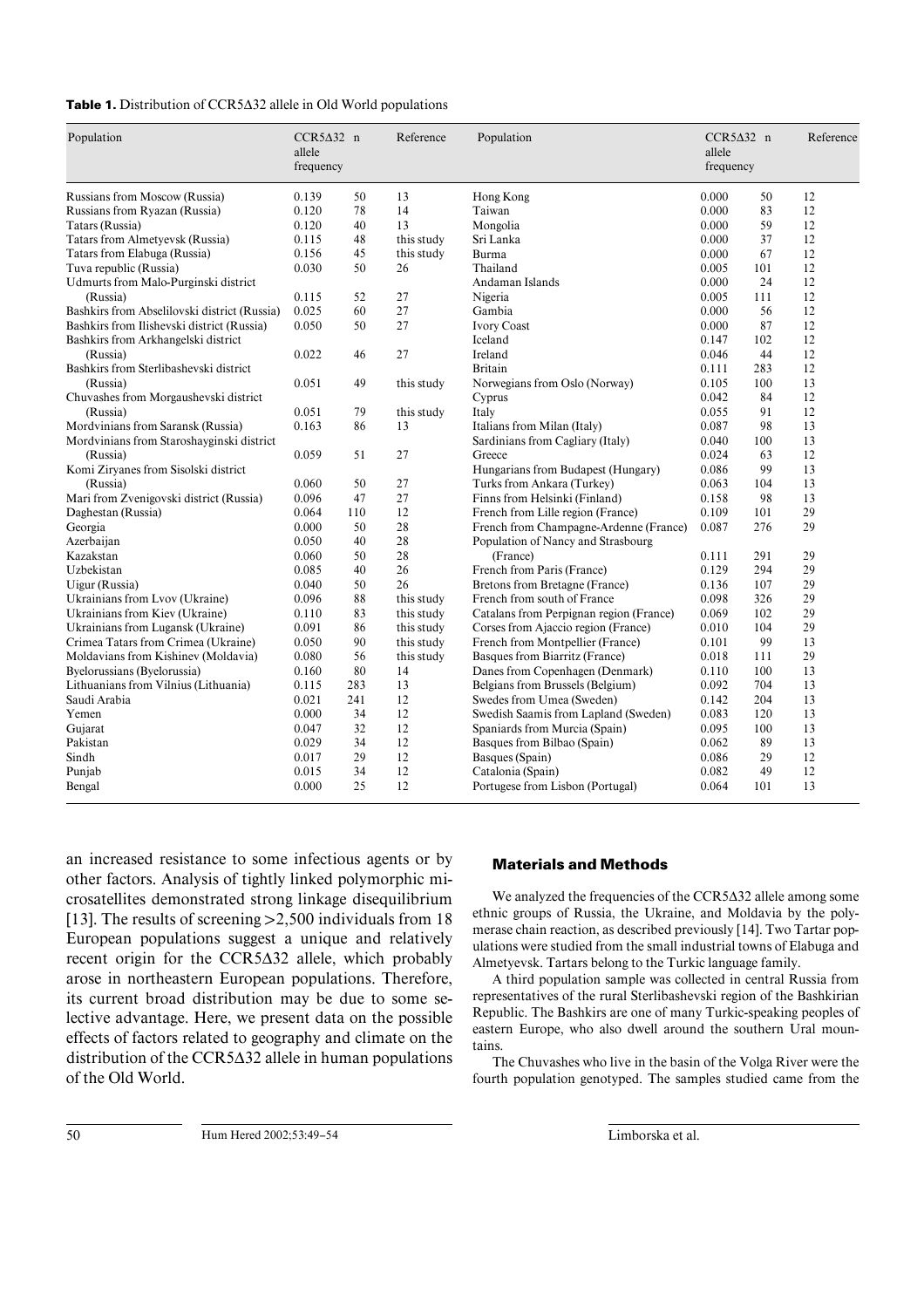

**Fig. 1.** Distribution of CCR-5 deletion in the Old World. Statistical parameters of the territory where the greatest number of initial data have been obtained:  $K =$  number of initial populations (asterisks):  $N =$  number of nodes in the regular map grid, characteristic of the mapped territory; MIN, MAX and MEAN refer to gene frequency

values for the whole territory;  $G_{ST}$  is a measure of standard interpopulational genetic differences (normalized variance).  $H_s$  = Average heterozygosity. Bars indicate ranges of gene frequencies, and values above refer to the percentage of the territory characterized by the respective gene frequency.

inhabitants of the rural Morganshevski region of the Chuvashian Republic.

In addition, we analysed one urban Moldavian population from Kishinev, the capital of the Moldavian Republic. Moldavians speak an Indo-European Romance language.

Three Ukrainian population samples were collected in Lvov, Kiev, and Lugansk. The Ukrainian language is also part of the Indo-European family, within the Slavic subfamily. From the viewpoint of classical anthropology, Ukrainians are a rather heterogeneous people. However, they are closely related to Russians and middle-Europeans.

Finally, we investigated a small Tartar population from the Crimean peninsula in the southern part of the Ukraine, who speak a Turkic (Altaic family) language.

Geographic maps were drawn based on the gene frequencies in the Old World populations listed in table 1. A cartographic model of the CCR5 $\Delta$ 32 allele distribution was constructed using gene-geographical methods of interpolation [15–17] similar to those used by Cavalli-Sforza et al. [18] and Sokal et al. [19].

The maps we evaluated are based on a uniform grid covering the regions studied. Each element of the matrix corresponds to a node of

CCR5 Variation and Climatic-Geographic Factors

the grid, and is calculated from the data from all populations studied within a specified circle. A 5,000-km radius was used for the circle, and neighboring localities beyond a defined radius were ignored. The calculations were performed with the use of orthogonal polynomials. The value of a given trait in each population was assigned a weight coefficient, which was inversely related to the distance between the population and the grid node. The weight coefficient used was equal to 6. Smoothing the maps followed the interpolation and involved averaging in a rectangle of a given size. The size can vary depending on the purpose of smoothing.

In figure 1, the population data are interpolated on the mapped territories by the zeroth-order orthogonal polynomial method. The intensely and lightly hatched zones correspond to territories with high and low frequencies of the CCR5 $\Delta$ 32 allele, respectively.

Data from 77 populations from various parts of the world were used for correlation analysis. Climatic-geographic data (annual radiation balance, average January temperature, average July temperature, total amount of insolation, altitude, annual precipitation rate) were obtained from an atlas [20]. Spearman's rank-order correlation  $coefficients$  were computed between  $CCR5\Delta32$  frequencies and climatic-geographic variables.

Hum Hered 2002:53:49–54 51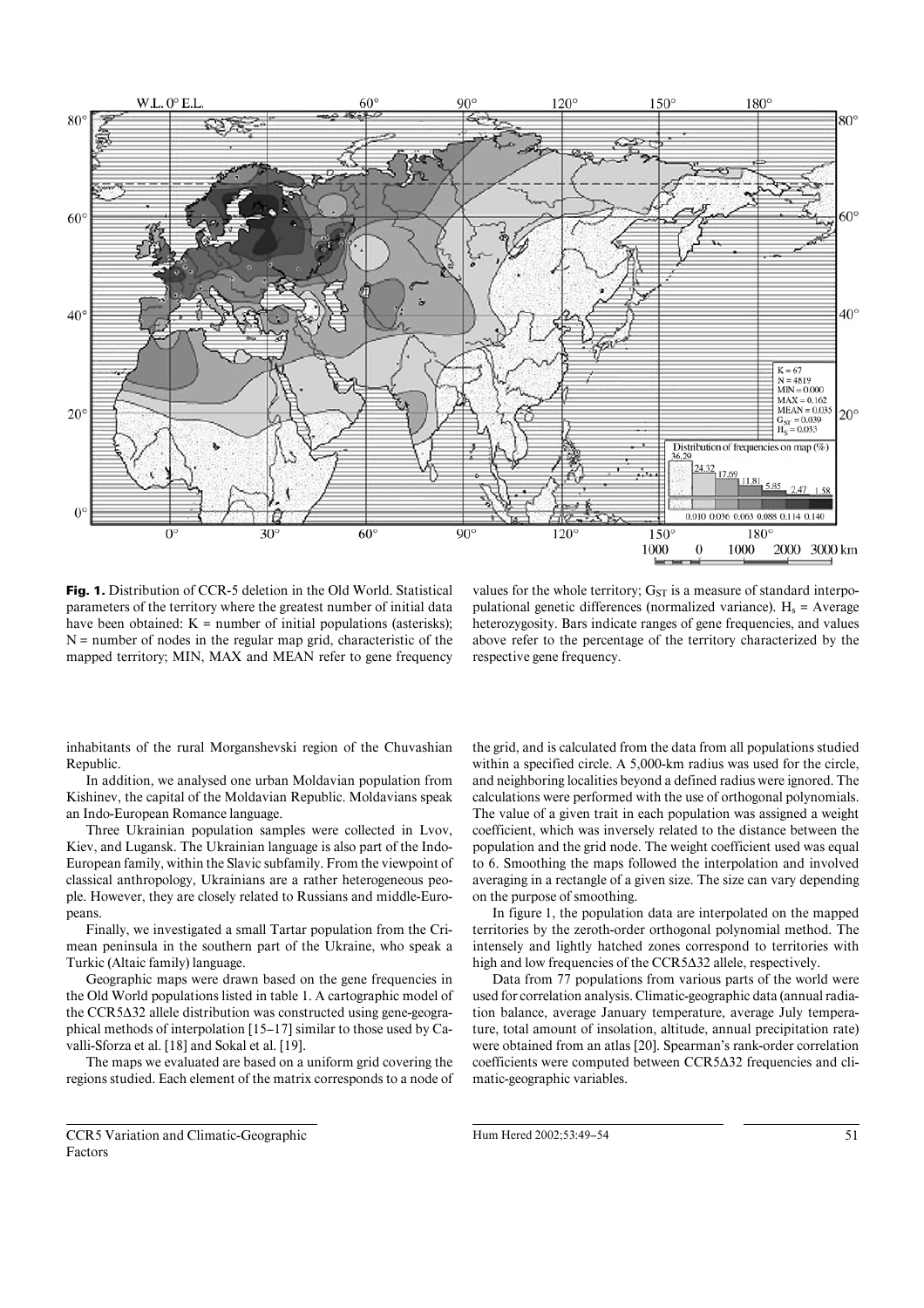| Parameter | Climatic parameters                                 | Coefficients                             | Coefficients of partial correlation                             |                                                         |                                                          |  |
|-----------|-----------------------------------------------------|------------------------------------------|-----------------------------------------------------------------|---------------------------------------------------------|----------------------------------------------------------|--|
| number    |                                                     | of rank-order<br>Spearman<br>correlation | coefficient values<br>depending on<br>temperature<br>parameters | numbers of<br>parameters<br>which are held<br>constanta | coefficient<br>values if<br>latitude is<br>held constant |  |
|           | Temperature parameters                              |                                          |                                                                 |                                                         |                                                          |  |
| 1         | Annual radiation balance<br>$(kcal/cm2$ per year)   | $-0.66***$                               | $-0.62$                                                         | 2, 3, 4                                                 | $-0.42$                                                  |  |
| 2         | Average January temperature $(^{\circ}C)$           | $-0.50***$                               | $+0.50$                                                         | 1, 3, 4                                                 | $+0.25$                                                  |  |
| 3         | Average July temperature $(^{\circ}C)$              | $-0.64***$                               | $-0.22$                                                         | 1, 2, 4                                                 | $-0.09$                                                  |  |
| 4         | Total amount of insolation<br>$(kcal/cm2$ per year) | $-0.66***$                               | $-0.06$                                                         | 1, 2, 3                                                 | $-0.22$                                                  |  |
|           | Geographical coordinates                            |                                          |                                                                 |                                                         |                                                          |  |
| 5         | Longitude                                           | $-0.34**$                                |                                                                 |                                                         |                                                          |  |
| 6         | Latitude                                            | $+0.72***$                               |                                                                 |                                                         |                                                          |  |
|           | Common parameters                                   |                                          |                                                                 |                                                         |                                                          |  |
| 7         | Altitude (m)                                        | $-0.26*$                                 |                                                                 |                                                         | $-0.34$                                                  |  |
| 8         | Annual precipitation rate<br>(mm/year)              | $-0.07$                                  |                                                                 |                                                         | $-0.07$                                                  |  |

**Table 2.** Coefficients of correlation between CCR5 $\Delta$ 32 allele frequencies and climatic-geographic parameters

Significance levels: \*  $p < 0.05$ , \*\*  $p < 0.01$ , \*\*\*  $p < 0.001$ .

a *1* designates annual radiation balance; *2* designates average January temperature; *3* designates average July temperature; *4* designates total amount of insolation.

#### **Results**

Figure 1 shows a map of the  $CCR5\Delta32$  allele distribution, depicting allele variability in the Old World populations. Table 2 presents rank-order pair correlations between the  $CCR5\Delta32$  allele frequencies and each climaticgeographic factor addressed. We found a strong positive correlation with latitude  $(r = 0.72)$  and a somewhat weaker negative correlation with longitude  $(r = -0.34)$ . Our data also suggest that the annual radiation balance, total amount of insolation, and the average July temperature also affect the  $CCR5\Delta32$  allele frequency and its expansion over the world ( $r = -0.66$ ,  $r = -0.66$ , and  $r = -0.64$ , respectively). The average January temperature and altitude have weaker negative effects ( $r = -0.50$  and  $r = -0.26$ , respectively). The annual precipitation rate showed no correlation with the frequency of  $CCR5\Delta32$  gene distribution in the Old World. Coefficients of partial correlation were also calculated (table 2). The first four factors are closely interrelated, so it was necessary to clarify which of these factors is the most important after the three other factors are excluded. We found that only one factor, the annual radiation balance, still correlated strongly with

CCR5 $\Delta$ 32 allele frequencies (r = -0.62). Interestingly, compared with pair correlations, partial correlations between allele frequencies and the average July temperature, and between allele frequencies and the total amount of insolation, decreased markedly, whereas the partial correlation with average January temperature increased.

The temperature parameters (parameters 1–4, table 2) are apparently tied to latitude. Therefore, another range of partial correlations was calculated; i.e., partial correlations without the influence of latitude (table 2, last column). Lower coefficients were calculated for almost all parameters, but the correlation with radiation balance remained higher than for the other parameters. Although this latter correlation decreased  $(r = -0.42)$ , it was still significant. Thus, the analyses of pair and partial correlations revealed a negative correlation between  $CCR5\Delta32$ allele frequencies and the annual radiation balance. This association can also be explained by correlation with other climatic factors not analysed in this study, but tied to the annual radiation balance.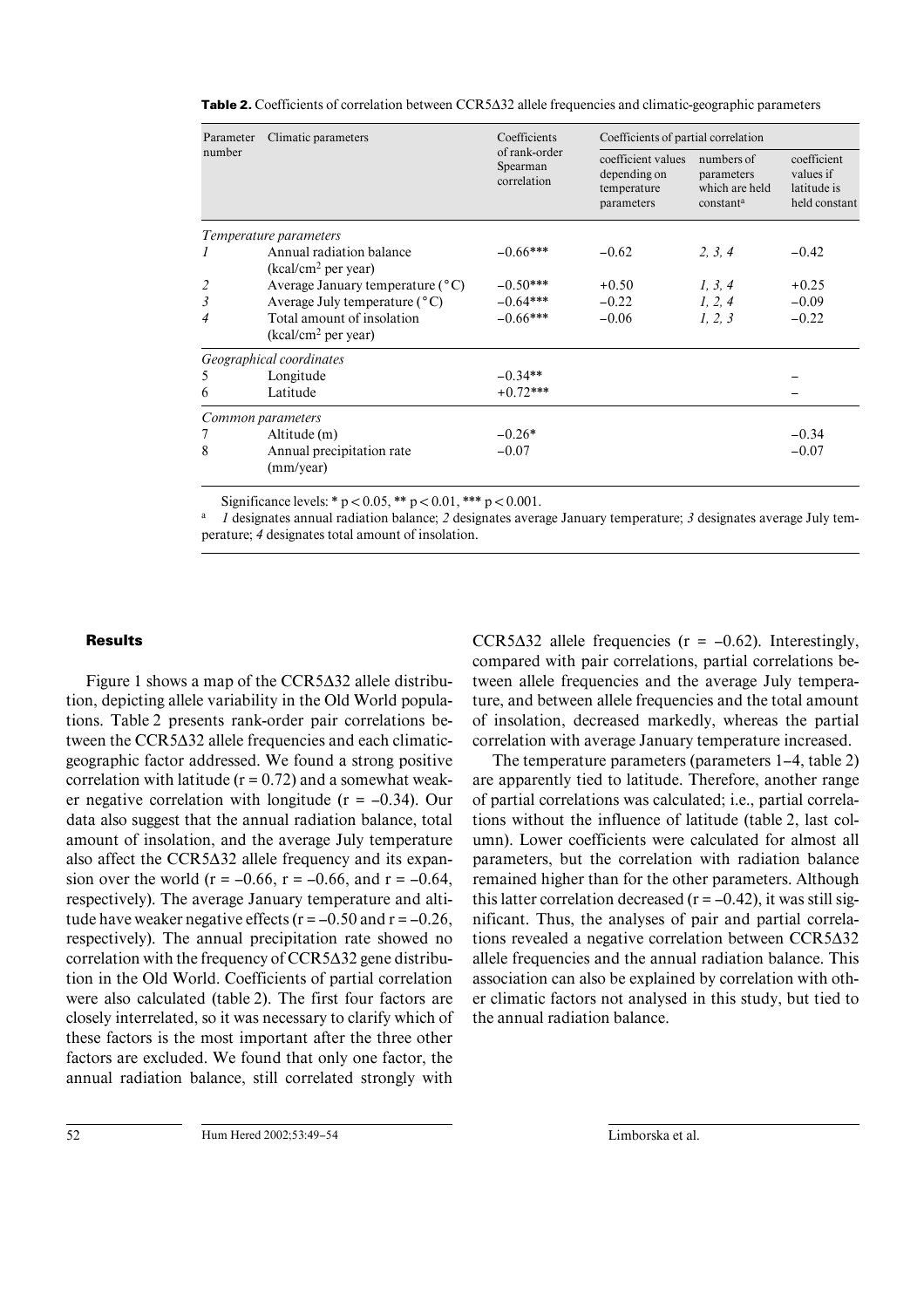#### **Discussion**

The data presented show that the frequency of the  $CCR5\Delta32$  allele is highest in the populations of northeastern Europe (fig. 1). Its frequency gradually decreases from the Baltic region in all directions.

There are two alternative explanations for such clines: possible effects of geographically variable selective factors that we cannot yet specify, or some episode of gene flow in the course of the history of the Old World populations. A cline or gradient may reflect adaptation to variable environments, a population expansion at a moment in time, or continuous gene flow between groups that initially differed in allele frequencies. Selection tends to affect single genes, whereas demographic changes determine similar patterns across the genome. In Europe, many genetic markers show broad gradients spanning from the Levant to northern and western Europe [18]. These clines are generally attributed to the effects of a demographic expansion from the Levant in Neolithic times [21, 22]. However, the likely age of  $CCR5\Delta32$  is about 2,000 years [13] or less [28]; consequently, its distribution cannot be due to a Neolithic process. Therefore, there are two possibilities: geographically variable selection, or a more recent migration process.

## The  $CCR5\Delta32$  mutation may have arisen in populations in the north, and then spread to neighboring groups in different proportions, depending largely on geographic distances. Alternatively, taking into consideration the function of this gene and the age of the allele, it may be that  $CCR5\Delta32$  protects carriers from infections other than HIV acquired immune-deficiency syndrome (HIV-AIDS), a premise that is difficult to prove at present. The results presented here are consistent with the idea that climatic factors can play a certain selective role, either directly related to the expression of the  $CCR5\Delta32$  allele, or to the action of a pathogen against which that allele confers some degree of protection. Future steps in this research program will include attempts to identify potential selective factors, the effects of which can account for the clinal patterns of *CCR5* variation described in this study.

#### **Acknowledgments**

We are grateful to two anonymous reviewers whose comments and suggestions significantly improved the manuscript. This work was partly supported by the Russian Foundation for Basic Research and by State Programs 'Human Genome' and 'Frontiers in Genetics'.

#### **References**

- 1 Alrhatib G, Combadiere C, Brader CC, Fend Y, Kennedy PE, Murphy PM, Berger EA: CC-CCR5:A RANTES, MIP1 $\alpha$ , MIP1 $\beta$  receptor as a fusion cofactor for macrophage-tropic HIV-1. Science 1996;272:1955–1958.
- 2 Choe H, Farzan M, Sun Y, Sullivan N, Rollins B, Ponath PD, Wu L, Mackay CR, LaRosa G, Newman W, Gerard N, Gererd C, Sodroski J: The ß-chemokine receptors CCR3 and CCR5 facilitate infection by primary HIV-1 isolates. Cell 1996;85:1135–1148.
- 3 Deng H, Liu R, Ellmeier W, Choe S, Unutmaz D, Burkhart M, Di Marzio P, Marmon S, Sutton RE, Hill SM, Davis CB, Peiper SC, Schall TJ, Littman DR, Landau NR: Identification of a major co-receptor for primary isolates of HIV-1. Nature 1996;381:661–666.
- 4 Doranz BJ, Rucker J, Yi Y, Smyth RJ, Samson M, Peiper S, Parmentier M, Collman RG, Doms RW: A dual-tropic primary HIV-1 isolate that uses fusin and the beta-chemokine receptor CKR-5, CKR-3 and CKR-2b as fusion cofactors. Cell 1996;85:1149–1158.
- 5 Dragic T, Litwin V, Allaway GP, Martin SR, Huang Y, Nagashima KA, Cayanan C, Maddon PJ, Koup RA, Moore JP, Paxton WA: HIV-1 entry into CD4+ cells is mediated by the chemokine receptor CC-CKR-5. Nature 1996; 381:667–673.
- 6 Feng Y, Broder CC, Kennedy PE, Berder EA: HIV-1 entry cofactor: Functional cDNA cloning of a seven-transmembrane, G protein-coupled receptor. Science 1996;272:872–877.
- 7 Samson M, Soularue P, Vassart G, Parmentier M: The genes encoding the human CC-chemokine receptor CC-CKR1 to 5 are clustered in the p21.3-p24 region of chromosome 3. Genomics 1996;36:522–526.
- 8 Dean M, Carrington M, Winkler C, Huttley GA, Smith MW, Allikmets R, Goedert JJ, Buchbinder SP, Vittinghott E, Gomperts E, Donfield S, Vlahov D, Kaslow R, Saah A, Rinaldo C, Detels R, Hemophilia Growth and Development Study, Multicenter AIDS Cohort Study, Multicenter Hemophilia Cohort Study, San Francisco City Cohort, ALIVE Study, O'Brien SJ: Genetic restriction of HIV-1 infection and progression to AIDS by a deletion allele of the CCR5 structural gene. Science 1996;273:1856–1862.
- 9 Huang Y, Paxton WA, Wolinsky SM, Neumann AU, Zhang L, He T, Kang S, Ceradini D, Jin Z, Yazdanbakhsh K, Kunstman K, Erickson D, Dragon E, Landau NR, Phair J, Ho DD, Koup RA: The role of a mutant CCR5 allele in HIV-1 transmission and disease progression. Nat Med 1996;2:1240–1243.
- 10 Liu R, Paxton WA, Choe S, Ceradini D, Martin SR, Horuk R, Mac-Donald ME, Stuhlmann H, Koup RA, Landau NR: Homozygous defect in HIV-1 coreceptor accounts for resistance to some multiply-exposed individuals to HIV-1 infection. Cell 1996;86:367–377.
- 11 Samson M, Libert F, Doranz BJ, Rucker J, Liesnard C, Farber CM, Saragosti S, Lapoumeroulie C, Cognaux J, Forceille C, Muyldermans G, Verhofstede C, Burtonboy G, Georges M, Imai T, Rana S, Yi Y, Smyth RJ, Collman RG, Doms RW, Vassart G, Parmentier M: Resistance to HIV-1 infection in Caucasian individuals bearing mutant alleles of the CCR-5 chemokine receptor gene. Nature 1996;382:722– 725.
- 12 Martinson JJ, Chapman NH, Rees DC, Liu Y-T, Clegg JB: Global distribution of the CCR5 gene 32-basepair deletion. Nat Genet 1997;16: 100–103.

CCR5 Variation and Climatic-Geographic Factors